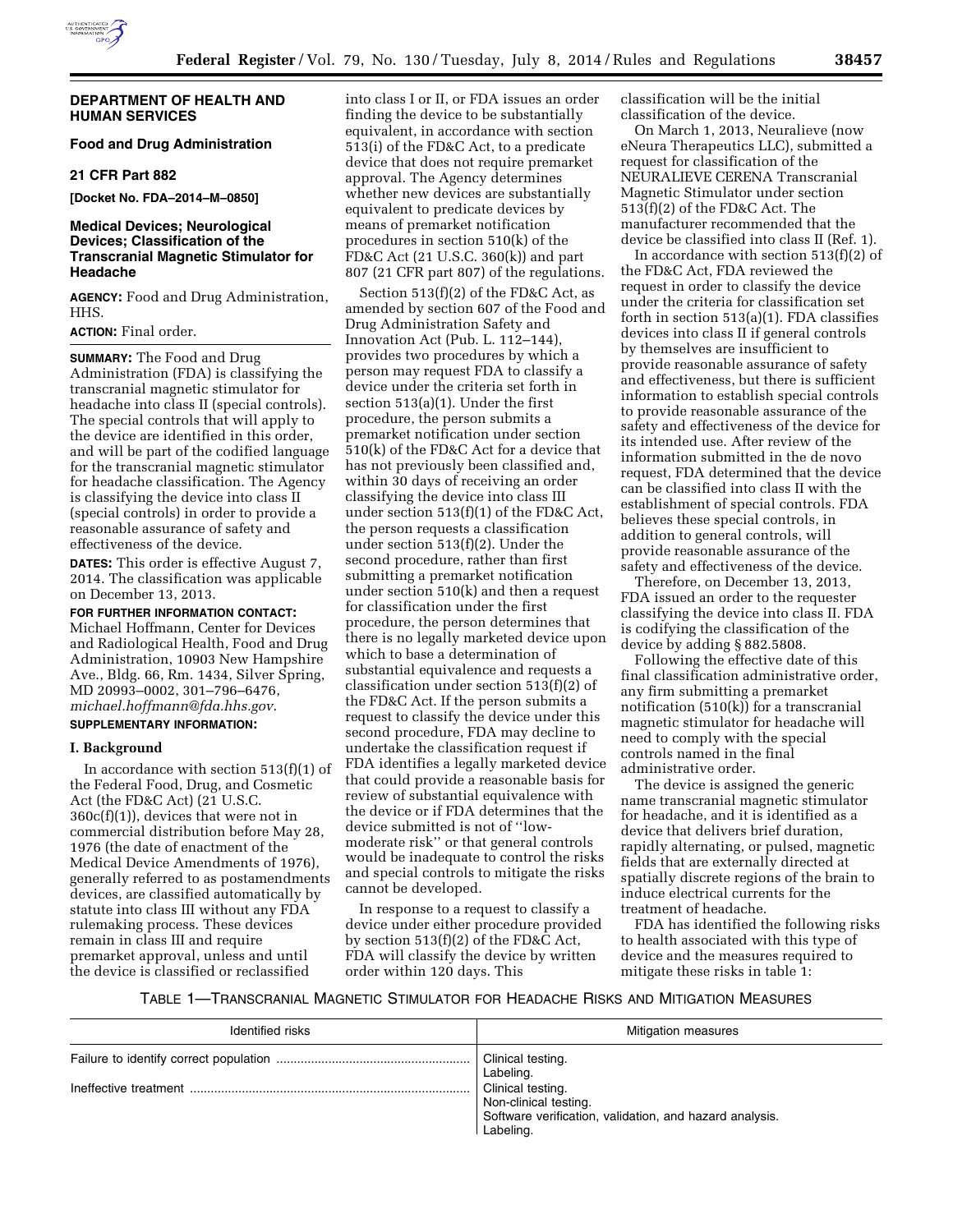# TABLE 1—TRANSCRANIAL MAGNETIC STIMULATOR FOR HEADACHE RISKS AND MITIGATION MEASURES—Continued

| Identified risks                                                                | <b>Mitigation measures</b>                                                                                                            |
|---------------------------------------------------------------------------------|---------------------------------------------------------------------------------------------------------------------------------------|
|                                                                                 | Clinical testing.<br>Non-clinical testing.<br>Labeling.                                                                               |
| Scalp discomfort, scalp burn, dizziness, nausea, or other adverse ef-<br>fects. | Clinical testing.<br>Non-clinical testing.<br>Thermal safety.<br>Software verification, validation, and hazard analysis.<br>Labeling. |
|                                                                                 | Biocompatibility.<br>Labeling.                                                                                                        |
|                                                                                 | Electrical equipment safety.<br>Thermal safety.<br>Labeling.                                                                          |
|                                                                                 | Electromagnetic compatibility.<br>Labeling.                                                                                           |
|                                                                                 | Non-clinical testing.<br>Labeling.                                                                                                    |

FDA believes that the following special controls, in addition to the general controls, address these risks to health and provide reasonable assurance of safety and effectiveness:

• Appropriate analysis/testing must demonstrate electromagnetic compatibility, electrical safety, and thermal safety.

• Appropriate verification, validation, and hazard analysis must be performed on the device software and firmware.

• The elements of the device that contact the patient must be assessed to be biocompatible.

• Non-clinical testing data must demonstrate that the device performs as intended under anticipated conditions of use. This includes full characterization of the magnetic pulse output and resulting magnetic field map. This also includes characterization of the sound level of the device during use.

• Clinical testing must demonstrate that the device is safe and effective for treating headache in the indicated patient population.

• The physician and patient labeling must include the following:

 $\circ$  A summary of the clinical performance testing, including any adverse events and complications;

The intended use population in terms of the types of headaches appropriate for use with the device;

 $\overline{C}$  Information on how to report adverse events and device malfunctions; and

 $\circ$  A diagram or picture depicting the proper placement of the device on the user.

Section 510(m) of the FD&C Act provides that FDA may exempt a class II device from the premarket notification requirements under section 510(k) if

FDA determines that premarket notification is not necessary to provide reasonable assurance of the safety and effectiveness of the device. For this type of device, FDA has determined that premarket notification is necessary to provide reasonable assurance of the safety and effectiveness of the device. Therefore, this device type is not exempt from premarket notification requirements. Persons who intend to market this type of device must submit to FDA a premarket notification prior to marketing the device, which contains information about the transcranial magnetic stimulator for headache they intend to market.

#### **II. Environmental Impact**

The Agency has determined under 21 CFR 25.34(b) that this action is of a type that does not individually or cumulatively have a significant effect on the human environment. Therefore, neither an environmental assessment nor an environmental impact statement is required.

### **III. Paperwork Reduction Act of 1995**

This final administrative order establishes special controls that refer to previously approved collections of information found in other FDA regulations. These collections of information are subject to review by the Office of Management and Budget (OMB) under the Paperwork Reduction Act of 1995 (44 U.S.C. 3501–3520). The collections of information in part 807, subpart E, regarding premarket notification submissions have been approved under OMB control number 0910–0120, and the collections of information in 21 CFR part 801, regarding labeling, have been approved under OMB control number 0910–0485.

#### **IV. Reference**

The following reference has been placed on display in the Division of Dockets Management (HFA–305), Food and Drug Administration, 5630 Fishers Lane, Rm. 1061, Rockville, MD 20852, and may be seen by interested persons between 9 a.m. and 4 p.m., Monday through Friday, and is available electronically at *[http://](http://www.regulations.gov) [www.regulations.gov](http://www.regulations.gov)*.

1. K130556 De Novo Petition for the NEURALIEVE CERENA Transcranial Magnetic Stimulator From Neuralieve, dated March 1, 2013.

#### **List of Subjects in 21 CFR Part 882**

Medical devices, Neurological devices.

Therefore, under the Federal Food, Drug, and Cosmetic Act and under authority delegated to the Commissioner of Food and Drugs, 21 CFR part 882 is amended as follows:

# **PART 882—NEUROLOGICAL DEVICES**

■ 1. The authority citation for 21 CFR part 882 continues to read as follows:

**Authority:** 21 U.S.C. 351, 360, 360c, 360e, 360j, 371.

■ 2. Add § 882.5808 to subpart F to read as follows:

## **§ 882.5808 Transcranial magnetic stimulator for headache.**

(a) *Identification.* A transcranial magnetic stimulator device for headache is a device that delivers brief duration, rapidly alternating, or pulsed, magnetic fields that are externally directed at spatially discrete regions of the brain to induce electrical currents for the treatment of headache.